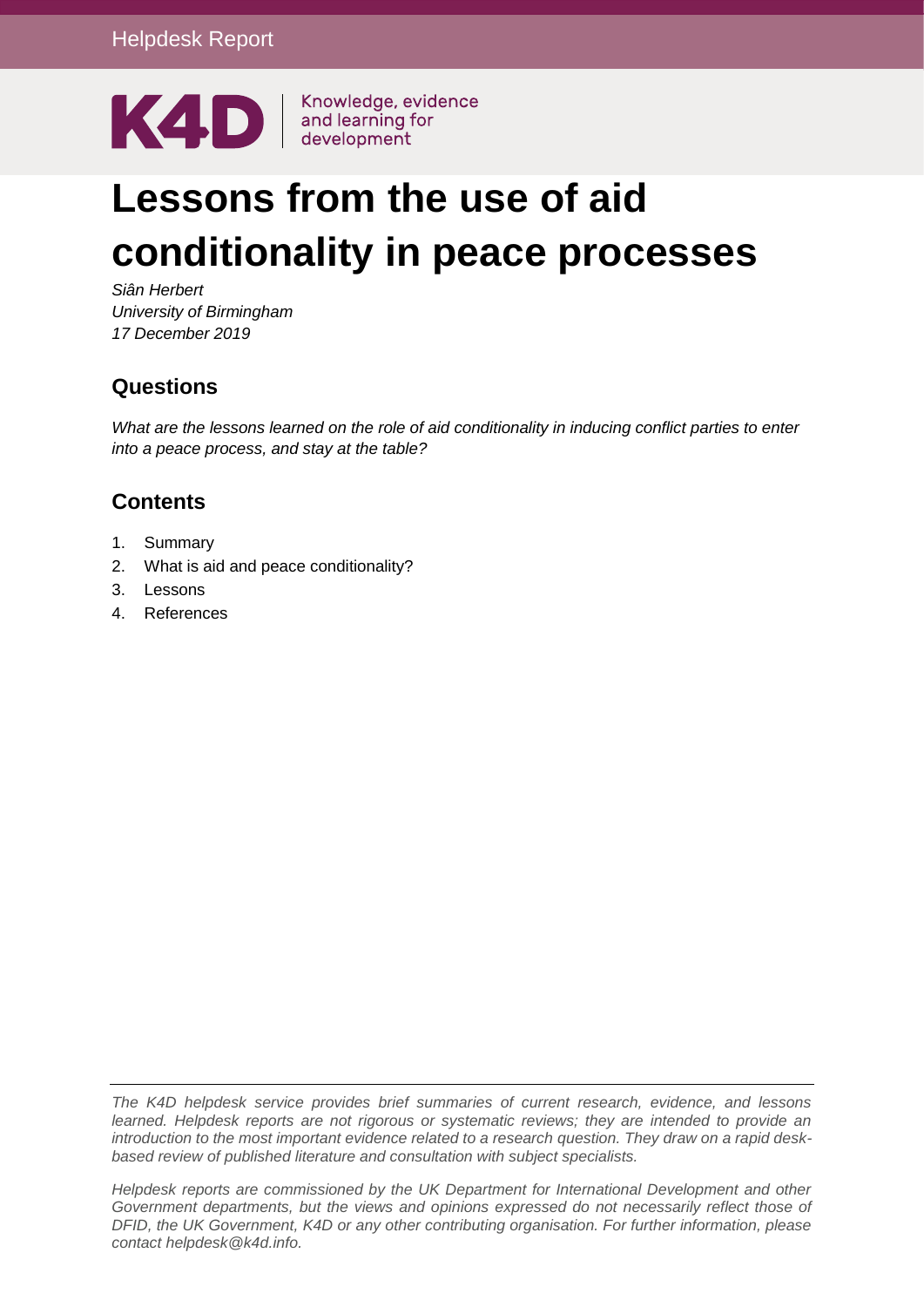# <span id="page-1-0"></span>**1. Summary**

This rapid literature review collates lessons from the literature on peace conditionality. This is a companion paper to Herbert (2019) <sup>1</sup> which looks more specifically at lessons related to aid (conditionality) and non-state armed groups (NSAGs).

While there is literature on peace conditionality more generally – e.g. being used for a range of purposes, and at different stages of a peace process and implementation of a peace agreement – there is little literature that focusses specifically on using conditions to get, and keep, conflict parties at the negotiation table. Where possible, this rapid review attempts to focus on the latter, but most of the findings come from articles looking at the broader use of conditionality. This may also be complicated by the fact that most aid is conditional (to some degree), and the term and understanding of conditionality is not clear, and is often not used in the literature. This all complicated the search for literature for this paper, and the criteria for inclusion.

Peace conditionality was a popular focus of analysis in the 2000s, however, since the late 2000s there has been much less published on this issue. In view of this limitation, this query includes literature from the 2000s, particularly drawing on the 2008 articles published in Conciliation Resources' Accord. There is a range of academic and policy/practitioner literature on this subject. One gap in the literature identified by Sindre (2014) is that despite of aid conditionality being used, little is known about how rebel groups respond to it and strategise to further their interests.

External actors use aid conditionality in conflict and peace contexts to try and shape the costbenefit calculus of conflict actors by providing or withdrawing benefits upon changes in behaviour or policy. The international community began to push for the use of aid conditionality in conflict and peacebuilding contexts following several failed humanitarian interventions from the 1990s onwards. To some extent, most aid can be considered conditional, however, the term peace conditionality tends to refer to stricter forms of conditionality for the recipients of aid – e.g. when formal performance criteria and monitoring are set up, and used, to ensure that the aid conditions are met.

Conditionality can be used throughout all stages of the conflict, peace-making, peacebuilding and peace process implementation cycle. The aid used in peace conditionality can employ a range of incentives - economic, political, and security. And typically employs a mix of persuasion, support, and pressure. Conditionality can be explained as forming a spectrum of policy approaches alongside incentives and sanctions (Griffiths & Barnes, 2008).

#### **Lessons**

**Coordination/fragmentation of donors and agendas** - Conditionality is more likely to be effective if it is exercised coherently by donors, yet the fragmented donor landscape and donor incentive structures complicate this. Donors are often reluctant to coordinate and cooperate, preferring to pursue their own objectives, and preferring not to implement the agreed conditions if

-

<sup>1</sup> Herbert, S. (2019). Aid and non-state armed groups. K4D Helpdesk Report. Brighton, UK: Institute of Development Studies.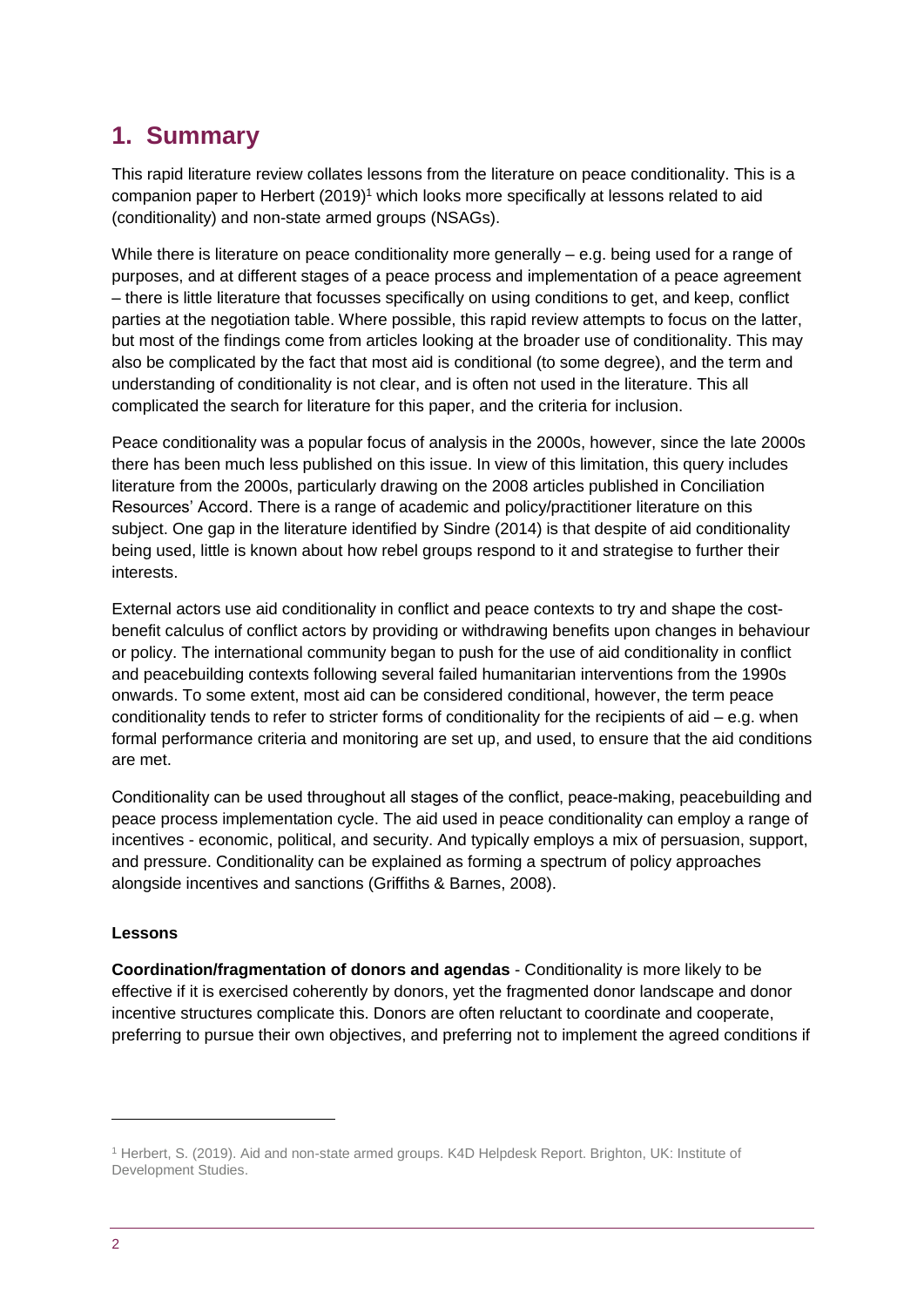they contradict their objectives. When donors do not have a united stance on aid conditionality, the strength of conditionality is undermined.

**The conflict parties' interests, power, and motivational structures** - Conditionality is more likely to be effective when it designed according to an in-depth understanding of the conflict parties, including their incentive structures, the decision-making processes of the leaders, and the wider socio-political context. However, donors' lack of sufficient knowledge about the local context is "perhaps the greatest obstacle to the effective use of conditionality" (Manning & Malbrough, 2010). Donors cannot create a peace process, they can only support one where the key protagonists want one.

**Unintended consequences** - The use of peace conditionality is fraught with dilemmas and risks, particularly as groups or individuals may feign commitment just to secure benefits, or to meet international expectations. External incentives can negatively distort the group and individual motivations for peace-making, and can trigger armed groups to fragment. Effective conditionality requires donors to have a good understanding of the potential consequences of donor actions (intentional and unintentional), and the linkages between peacebuilding and other reform agendas (e.g. economic reforms, governance reforms, etc). The use of sanctions can lead to particularly adverse unintended consequences, as: they are rarely designed as part of a strategic conflict resolution framework; due to their bluntness and inflexibility; and due to perceptions of bias and inconsistency

**(In)effectiveness** - There are diverse positions within the donor and academic community with regard to the desirability, feasibility, and effectiveness of conditionalities. E.g. Sindre (2014) finds that peace conditionalities may encourage peace talks, and ceasefires, and can encourage rebel strategies that enhance the civilian, non-military aspect of the insurgent organisation, but they are "poor tools" in reducing rebel predatory behaviour, and in encouraging peace settlements. Barnes, et al. (2008) find that while, in theory, conditionality is thought to be useful in encouraging a peace settlement by changing the cost-benefit calculation of conflict and peace, in practice, it appears to have been ineffective, and even to have actually done harm in exacerbating conflict dynamics. While Boyce (2003) finds that conditionality affects different conflict parties in different ways – e.g. it is not very effective in influencing rebel groups that cannot directly receive aid, whereas it can be influential when used with governments with high aid-dependency.

**Inconsistencies and political motivations with conditionality can exacerbate conflict** - Peace conditionality in the Occupied Palestine Territories (OPT) has contributed to the breakout of conflict, the undermining of the two-state roadmap to peace, and huge reductions in the living conditions of the Palestinians (Brynen, 2008). Conditionality in Palestine has been used sporadically and inconsistently.

**Ethical considerations** - Conditionality poses serious dilemmas related to ethics, neocolonialism, and sovereignty – e.g. the morality of withholding aid from communities in need during humanitarian and conflict crises.

## <span id="page-2-0"></span>**2. What is aid and peace conditionality?**

**External actors use aid conditionality in conflict and peace contexts to try and shape the cost-benefit calculus of conflict actors by providing or withdrawing benefits** upon changes in behaviour or policy (Boyce, 2002; Griffiths & Barnes, 2008, p.18). Conditionality aims to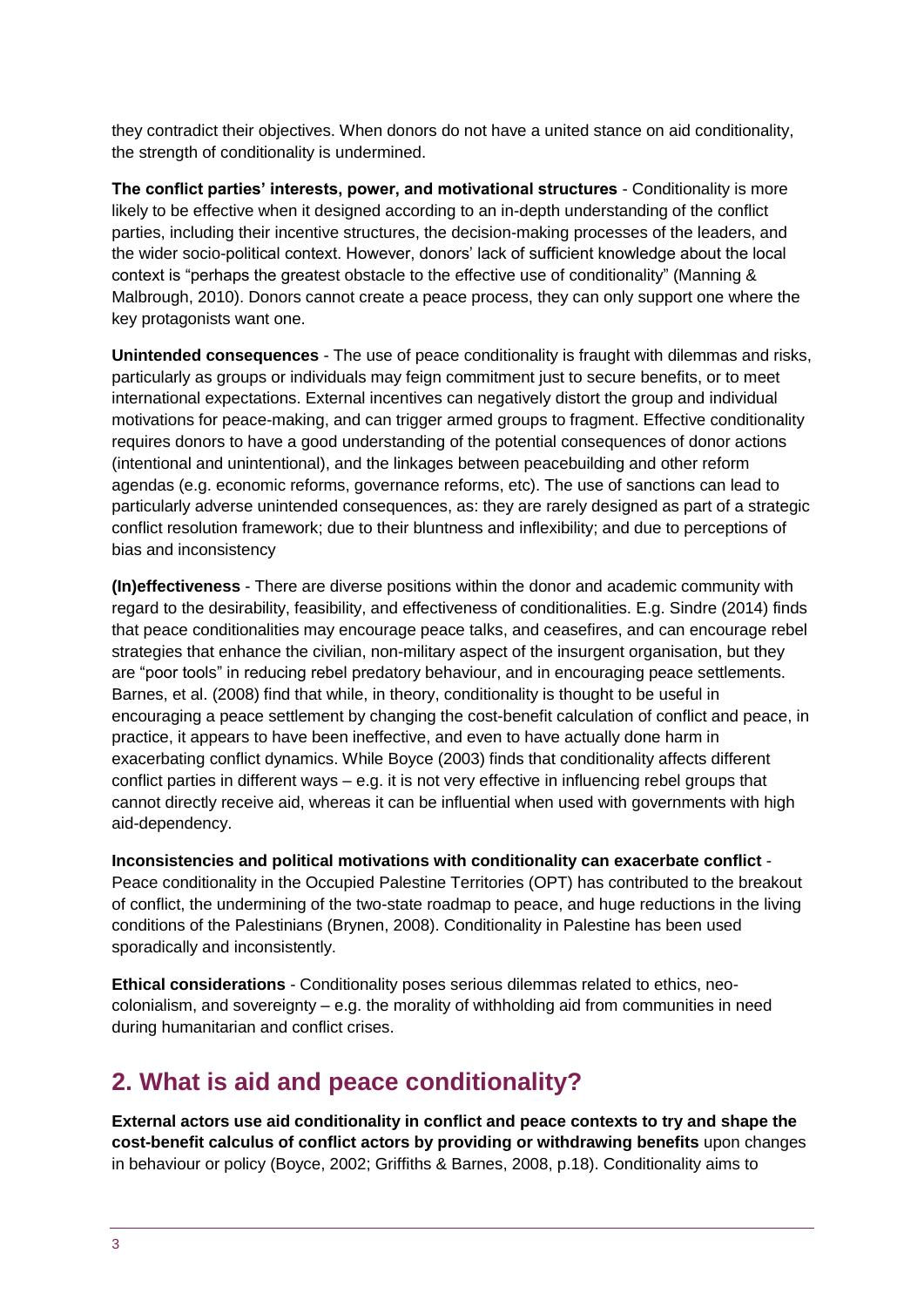change the incentive structures of the actors, encouraging the momentum and consolidation of peace-making and building (Boyce, 2002; Dahi, 2019)

**The international community began to push for the use of aid conditionality in conflict and peacebuilding contexts following several failed humanitarian interventions from the 1990s onwards** (Boyce, 2002). Typically, peace and conflict studies' scholars "have contrasted the potential positive impact of peace conditionality with the dubious legacy of economic conditionality" (Dahi, 2019). Yet the idea of aid conditionality tends to be associated with the economic conditionality that multinational institutions and donors have used from the 1980s onwards, with their policies of structural adjustment (Dahi, 2019).

**To some extent, most aid can be considered conditional**, in that it is usually given alongside a purpose and a promise – e.g. to deliver services, to use technical assistance, to improve governance, to use in the health sector, to produce a report, etc. "Whether formal or informal, conditionality makes access to assistance contingent on actions by the recipient. Foreign aid seldom is a blank check" (Boyce, 2003, p.2). And whether aid is considered conditional, or not, can depend on the actor (Goodhand, 2006).

**Frerks (2006, p.17) defines peace conditionality as "the use of aid as a lever to persuade conflicting parties to make peace, to implement a proposed peace accord, and to consolidate peace".** The term peace conditionality appears to be used in the literature mostly when referring to stricter forms of conditionality – when formal performance criteria and monitoring are set up, and used, to ensure that the aid conditions are met, with the aim of encouraging the implementation of peace, peace agreements and in consolidating peace (Boyce, 2002). Conditions may be based on process, input, output, and/or outcome indicators (Goodhand, 2006; Klimesova, 2015). These forms of conditionality could be considered as "hard" forms (Goodhand & Sedra, 2007). In theory, aid may be given or stopped if specified terms, agreements. or rules are met/not met (Ehrenfeld, Kogut & Hove, 2003). However, in practice, donors often do not follow through and enforce their conditions, thus making the conditionality less useful - both in practice, and also in normative power.

**"Conditioning can vary in several dimensions including the degree of local ownership, the 'hardness', specificity and level of the conditions"** (Goodhand & Sedra, 2007). Goodhand and Sedra (2007) use a broader understanding of conditionality which includes "softer, informal forms of conditionality", so as to be able to analyse the more "subtle (and sometimes invisible) forms of disciplining or signalling that take place in the conditionality game".

#### **Conditionality can be used throughout all stages of the conflict, peace-making,**

**peacebuilding and peace process implementation cycle** (Boyce, 2003). <sup>2</sup> E.g. "first, prior to the outbreak of violent unrest, external actors can mitigate tensions by conditioning the granting of external aid on peaceful resolution of the tensions. Second, during peace-making and/or peace enforcement, external parties can use conditionality when exhorting parties to cease armed operations and embark on a peaceful resolution of the existing tensions. And finally, in the peace consolidation stage, conditionality can be employed to encourage parties' commitment to an implementation of the peace agreement" (Klimesova, 2015, p.37). E.g. conditionality was used in Sri Lanka to incentive: the conflict parties' to implement the ceasefire commitments they made during the 2003 Tokyo Conference on Reconstruction and Development; the participation

1

<sup>&</sup>lt;sup>2</sup> Although initially peace conditionality was only referred to in the post-agreement period (Goodhand, 2006).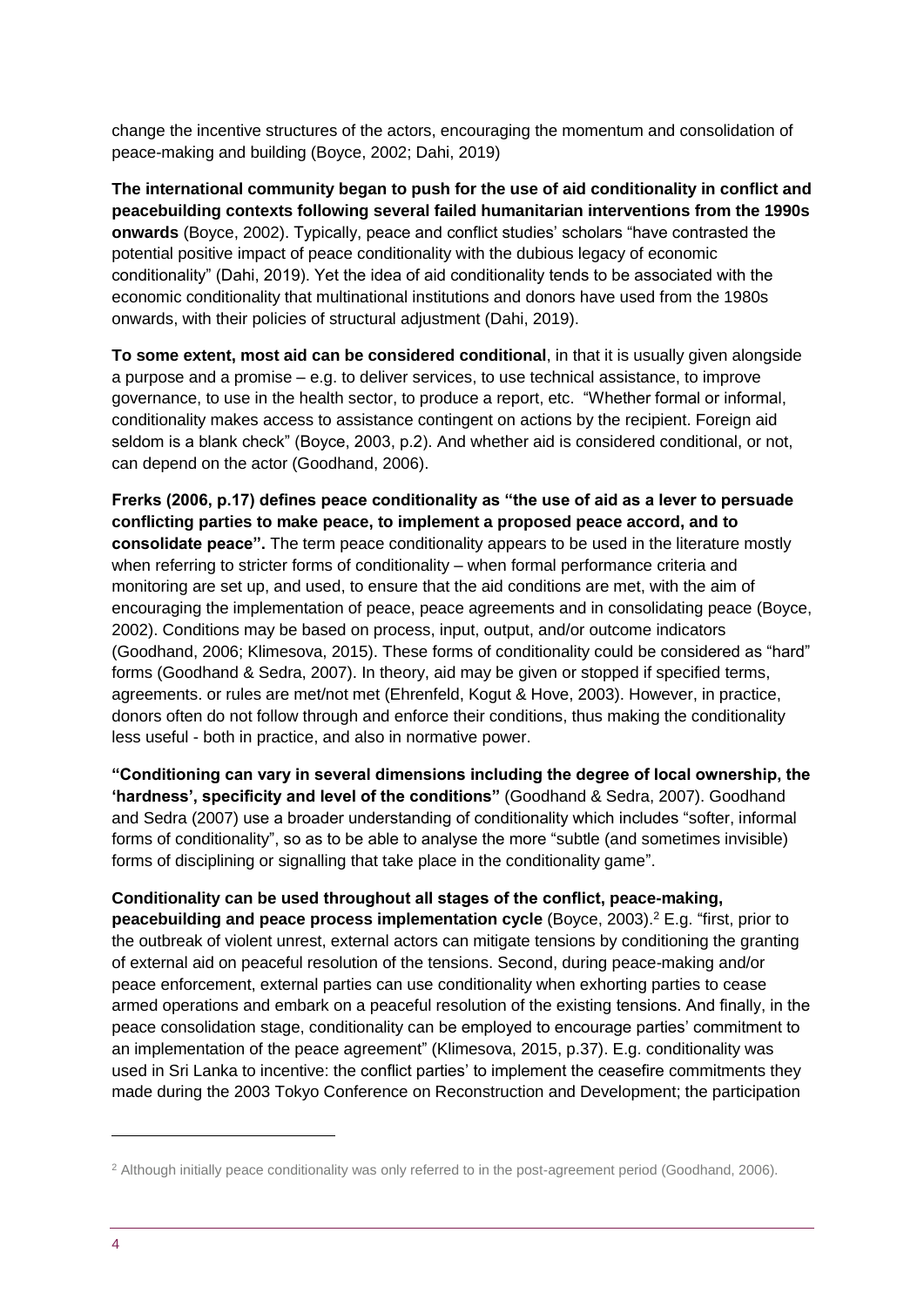of a Muslim delegation in peace talks; and the promotion and protection of human rights (Smith, 2008).

**Conditionality has typically been used and viewed as a state-to-state tool**, however some authors e.g. Goodhand and Sedra (2007) have broadened this to look at state-to-non-state actors too. The state-to-state focus is because of the logic of aid conditionality – the more dependent a recipient is on the aid, the higher the chance for influence is. Therefore, the biggest aid donors – the multilaterals or the bilaterals – have the biggest influence, particularly when their aid makes up a bigger percentage of the total aid budget, unless the donors are coordinated. For this reason, nongovernment organisations (NGOs) also have less leverage (Chong, 2002). NGOs also tend to have less leverage with conditionality as they are less coordinated and as they take more responsibility for protecting populations during conflict (Chong, 2002).

**The aid used in peace conditionality can employ a range of incentives** - economic (e.g. development aid), political (e.g. diplomatic relations, recognition in international/multilateral institutions), and security (e.g. protection guarantees) (Griffiths & Barnes, 2008; Haider, 2014). The term peace conditionality is typically used to describe the use of economic incentives, rather than political or security incentives (Griffiths & Barnes, 2008). It can take many forms, e.g. capital, resources, institutional and technical assistance, development of justice and security systems, etc (Ehrenfeld, Kogut & Hove, 2003). It typically uses a mix of persuasion, support, and pressure (Ehrenfeld, Kogut & Hove, 2003). Goodhand and Sedra (2007) conceptualise conditionalities as creating a triangular relationship between international actors, domestic elites and societal groups, rather than just a bipolar relationship between the international actors and domestic elites receiving the aid, as the "(dis)incentives applied by international actors may have a critical effect on the capacities and legitimacy of domestic elites and their relationships (and bargaining processes) with societal groups".

**Conditionality can be explained as forming a spectrum of policy approaches alongside incentives and sanctions. Figure 1 depicts this spectrum** (Griffiths & Barnes, 2008). Each explanation reflects "a different logic of how change can be achieved and what degree of 'leverage' is required to achieve it" (Griffiths & Barnes, 2008, p.13). The approaches that use conditionality are highlighted in blue in Figure 1. Conditionality can be structured in a positive way (do x), a negative way (stop doing x), or as a deterrent (don't start doing x) (Schelling in Griffiths & Barnes, 2008). Griffiths and Barnes (2008, p.18) explain the logic of the categories:

- **Force** the most coercive measures are listed at the top, these range from outright force to different forms of restrictions or punitive pressures.
- **Sanctions and other pressures**  these are less coercive, and are based on the logic of reward and punishment, encouraging change through positive incentives, and/or increasing the cost of intransigence. They can be threatened or applied, and include a range of activities from formal sanctions to symbolic penalties.
- **Incentives and rewards for cooperation** these are again less coercive measures, and are based on the logic of encouraging or persuading through the use of rewards and incentives for compliance. They aim to foster favourable conditions for engagement, encourage progress in a peace process, support the implementation of peace agreements, and generate wider support for peace. These incentives can be economic (peace conditionalities), political and/or security related.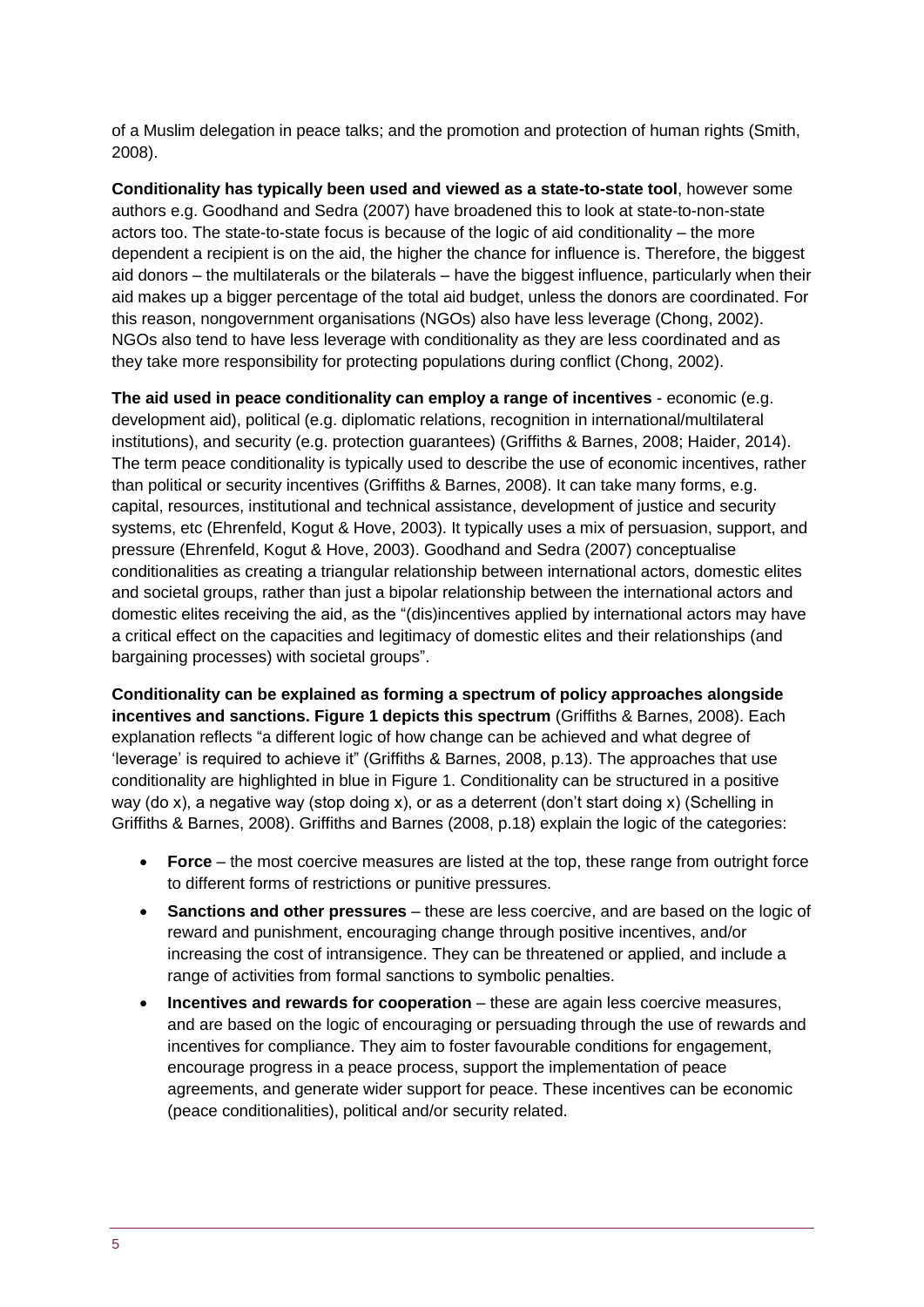**Facilitation** – these are non-coercive measures that support the conflict parties' negotiations. They encourage changes in relationships and mindsets, they build capacity to negotiate, facilitate dialogue and provide forums, training, and tools.

**Figure 1: A spectrum of influence** (Source: Griffiths & Barnes, 2008, p.13; emphasis/colour added. Reproduced with kind permission from Conciliation Resources)

|                  |                                                                                                | <b>Examples of instruments</b>                                                                                                                                                                                                                                                                                                                                                                                                                                                                                                                                                                                                                                                                                                                                                                                       |
|------------------|------------------------------------------------------------------------------------------------|----------------------------------------------------------------------------------------------------------------------------------------------------------------------------------------------------------------------------------------------------------------------------------------------------------------------------------------------------------------------------------------------------------------------------------------------------------------------------------------------------------------------------------------------------------------------------------------------------------------------------------------------------------------------------------------------------------------------------------------------------------------------------------------------------------------------|
| Most<br>coercive | Force<br>change                                                                                | <b>Military intervention</b><br>• Unilateral military intervention                                                                                                                                                                                                                                                                                                                                                                                                                                                                                                                                                                                                                                                                                                                                                   |
| ↑                |                                                                                                | • Non-consensual deployment of peacekeeping forces                                                                                                                                                                                                                                                                                                                                                                                                                                                                                                                                                                                                                                                                                                                                                                   |
|                  | Pressure for<br>change<br>through<br>punishments<br>and threats<br>against non-<br>cooperation | <b>Formal sanctions</b><br>• Economic sanctions: e.g. comprehensive trade embargoes,<br>selective trade embargoes (especially on the commodities essential<br>to war economies such as diamonds or timber)<br>• Arms embargoes (on arms supply, training, military cooperation<br>etc)<br>• Targeted financial or diplomatic sanctions such as asset freezes,<br>travel and visa bans<br>• Proscription (i.e. outlawing and blacklisting) of individuals and<br>organisations                                                                                                                                                                                                                                                                                                                                        |
|                  |                                                                                                | Other forms of pressure<br>• Non-centralised diplomatic and political sanctions, such as<br>suspending diplomatic relationships (e.g. recalling / expelling<br>diplomats or representatives), withdrawing recognition<br>• Cutting off valued support and resources, suspension of trade<br>preferences or development aid<br>• Sports or cultural boycotts<br>• Referral to international criminal courts on war crimes<br>investigations<br>• Condemnatory statements or 'internationalising' issues (e.g. by<br>putting situations on intergovernmental agendas)                                                                                                                                                                                                                                                  |
|                  | Encourage<br>change<br>through<br>rewards for<br>cooperation<br>and<br>progress                | <b>Economic and institutional benefits</b><br>• Reconstruction or development aid<br>• Debt relief<br>• Favourable trade-related or financial measures (tariff reductions,<br>direct purchases, most-favoured nation status, extending subsidies<br>to exports or imports, providing export or import licenses,<br>guaranteeing investments, encouraging capital imports or exports,<br>etc)<br>• Support for institutional, political and judicial reforms (e.g. training<br>of public officials, decentralisation of power, political party-building)<br>• Election reform, support and monitoring (often part of a package of<br>political guarantees)<br>• Human rights promotion, monitoring and institution-building<br>• Security sector reform<br><b>Engagement, legitimisation and recognition benefits</b> |
|                  |                                                                                                | • Diplomatic recognition, official visits or receiving representatives<br>(including normalising relations / ending isolation)                                                                                                                                                                                                                                                                                                                                                                                                                                                                                                                                                                                                                                                                                       |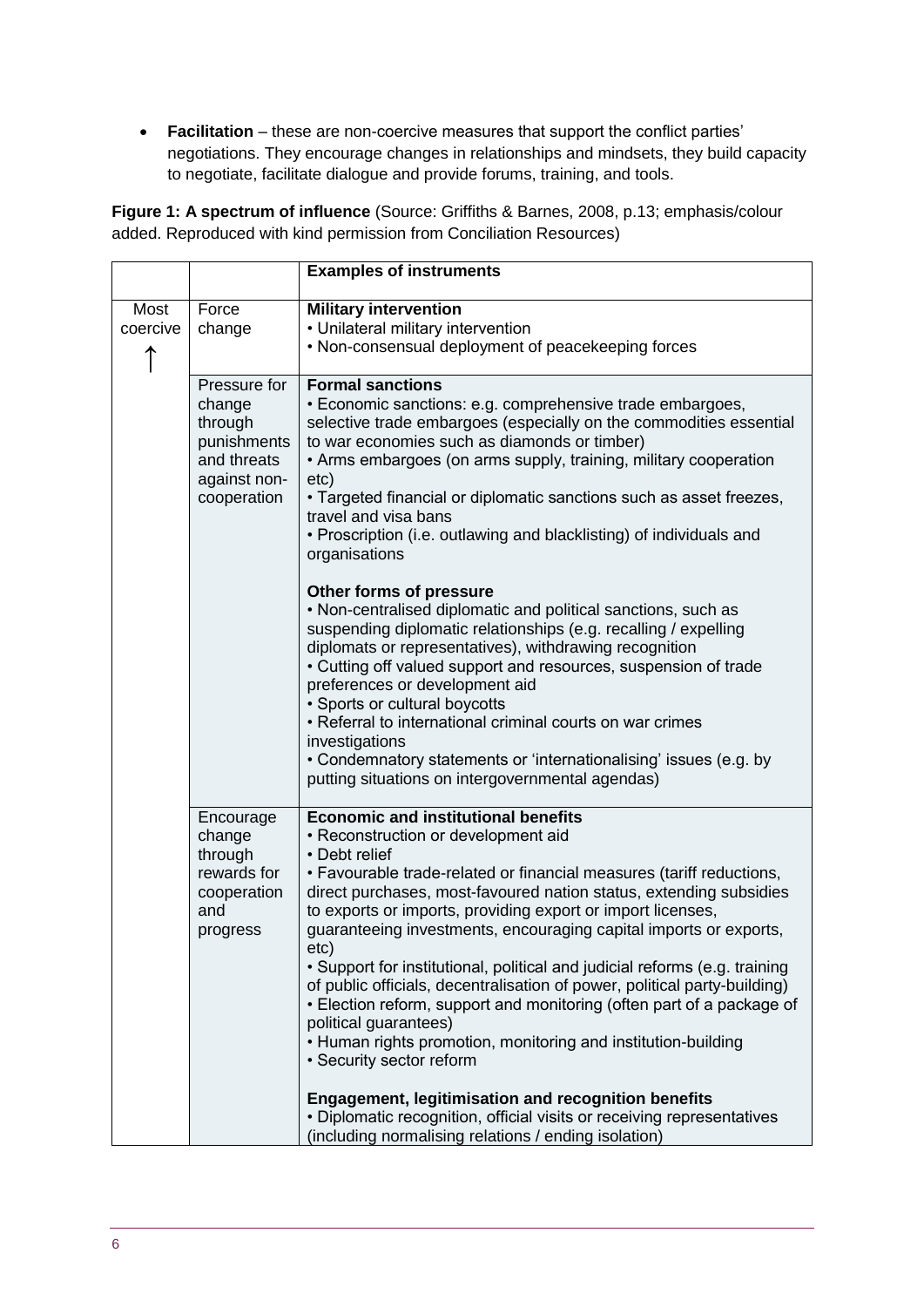|                   |                                                                                | • Access to international organisations (membership, association,<br>favourable status)                                                                                                                                                                                                                                                                                                                  |
|-------------------|--------------------------------------------------------------------------------|----------------------------------------------------------------------------------------------------------------------------------------------------------------------------------------------------------------------------------------------------------------------------------------------------------------------------------------------------------------------------------------------------------|
|                   | Encourage<br>change<br>through<br>resources<br>and<br>guarantees<br>to support | Resources for enabling dialogue<br>• Material or technical assistance for confidence-building and for<br>dialogue and negotiation processes (e.g. hosting conferences and<br>dialogue processes)<br>• Material or technical assistance to help settle key issues (e.g.<br>support for land reform, reforms of armed forces)                                                                              |
|                   | engagement                                                                     | <b>Assurances and guarantees</b><br>• Security guarantees (e.g. monitoring and peacekeeping)<br>• Assistance with demilitarisation and security sector reform (e.g.<br>demobilisation and reintegration of armed forces, professionalisation<br>of armed and other security forces, compensation schemes)<br>• Political guarantees (commitments to support implementation of<br>substantive agreements) |
| Least<br>coercive | Enable<br>change<br>through<br>facilitation                                    | <b>Facilitation of dialogue</b><br>• Ideas to settle key conflict issues or reframe the means of<br>concessions<br>• Capacity building for parties to engage in negotiations<br>• Mediation / facilitation / problem-solving workshops                                                                                                                                                                   |

## <span id="page-6-0"></span>**3. Lessons**

## **Coordination/fragmentation of donors and agendas**

**Conditionality is more likely to be effective if it is exercised coherently by donors, yet the fragmented donor landscape and donor incentive structures complicate this** (Barnes, McKeon & Griffiths, 2008; Smith, 2008). However, the donor landscape is fragmented with numerous actors and agendas which may overlap or contradict each other, and often combine to "generate strategy gridlock" (Barnes, McKeon & Griffiths, 2008, p.7). Donors' incentive structures and ideological approaches shape their organisational dynamics and interagency rivalries (Boyce, 2002). "These can undermine agency effectiveness even in pursuit of more familiar development objectives, let alone in responding to the novel challenges of building peace" (Boyce, 2002). Examples of donor coordination arrangements include: contact groups, groups of friends, friends of a country, implementation and monitoring groups, and coordination mechanisms for assistance (Whitfield, 2008).

**Donors are often reluctant to coordinate and cooperate, preferring to pursue their own objectives, and preferring not to implement the agreed conditions if they contradict their objectives** (Manning & Malbrough, 2010). Peace is often one objective among many for donors, e.g. alongside geopolitical aims, economic and commercial interests, and the repatriation of refugees (Boyce, 2002). These competing objectives tend to militate against the use and effectiveness of peace conditionality, e.g. by conditions not actually being enforced (Boyce, 2002). E.g. while the US used peace conditionality to stop aid to the Palestinians under the Hamas government, it has not used it to stop or restrict aid to the Israelis, despite Israeli noncompliance with the Oslo agreement, other various interim agreements, the Quartet Roadmap, and despite its continued expansion of illegal settlements in the occupied West Bank (Brynen, 2008; Boyce 2002). Another example is the lack of enforcement of conditionalities following the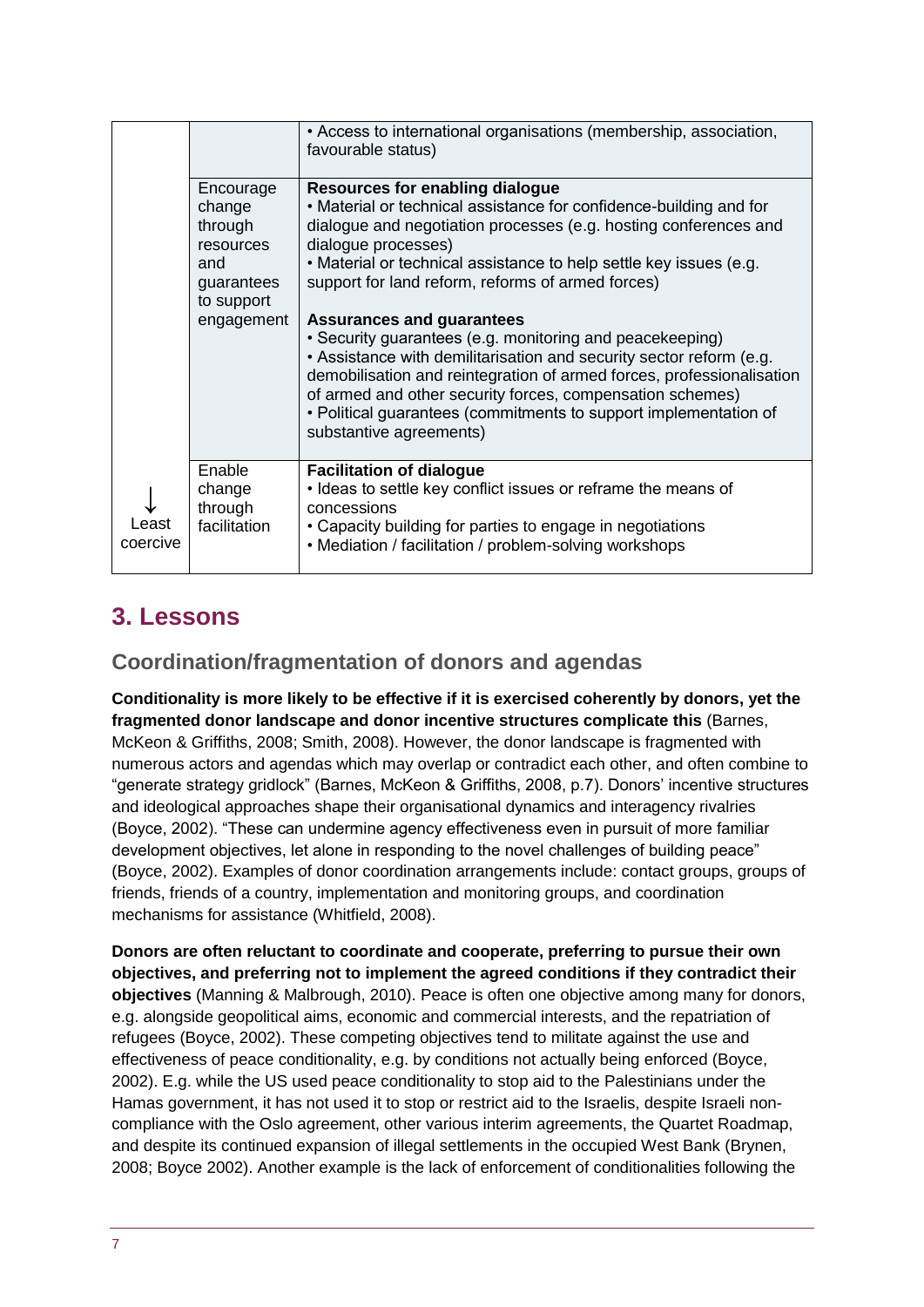Sri Lanka 2003 conference: despite the context in Sri Lanka deteriorating, major donors (with a few exceptions) continued with their aid programmes (Smith, 2008).

**"Most aid and diplomatic actors (albeit not all) have been unwilling to seriously engage in a discussion of how their own interests could be reframed within a wider, more concerted approach**, in which the carrots and sticks might be complementary and thus mutually reinforcing. The notion of strategic complementarity has occupied a marginal place in discussions about the role of international actors" (Smith, 2008, p.91). Smith (2008) concludes that for international actors to play a positive role, supporting peace must be at the core of their strategy; and that donors must analyse their responses to identify their explicit or implicit biases to ensure conflict sensitivity (Smith, 2008).

**When donors do not have a united stance on aid conditionality, the strength of conditionality is undermined** (Boyce, 2002). E.g. it was impossible for donors to reach a coordinated position on their support to Sri Lanka, promised during the 2003 Tokyo Conference on Reconstruction and Development, with widely diverging support for peace conditionality, and on whether conditionalities should be negative, positive or structured as milestones to monitor progress (Smith, 2008, p.90). Smith (2008) identifies this ineffectiveness as resulting from: the wide variety of political and organisational agendas; the pressure on aid organisations to disburse committed funds regardless of conflict trends; and pressure from immigrant Sri Lankan constituencies in the donor countries in support of reconstruction; and the reluctance of donors to engage deeply in a country of modest strategic importance vis-à-vis other priorities (Smith, 2008). Another example of lack of donor coordination undermining conditionality is the reconstruction of the Bosnian city Mostar's electricity grid (Boyce, 2002). While the EU made its support to the reconstruction conditional on the electricity grid being shared between the Bosniacs and the Croats, before this was signed off, the World Bank agreed to repair the grid on just the Bosniac side, resulting in Mostar now having an electricity grid split between the two sides (Boyce, 2002, p.1028).

Frerks (2006, p.32) summarises the major impediments to donor coordination for peace conditionality:

- Multitude of actors
- Transient actors
- Costs in time and money
- Need to satisfy own constituencies
- Need to serve national interests
- Donor competition
- Unwillingness
- Competing financing structures
- Differing mandates, policies or specialisations
- Differing timeframes
- Differing 'cultures'
- Differing assessments of the situation (root causes) and of feasibility of solutions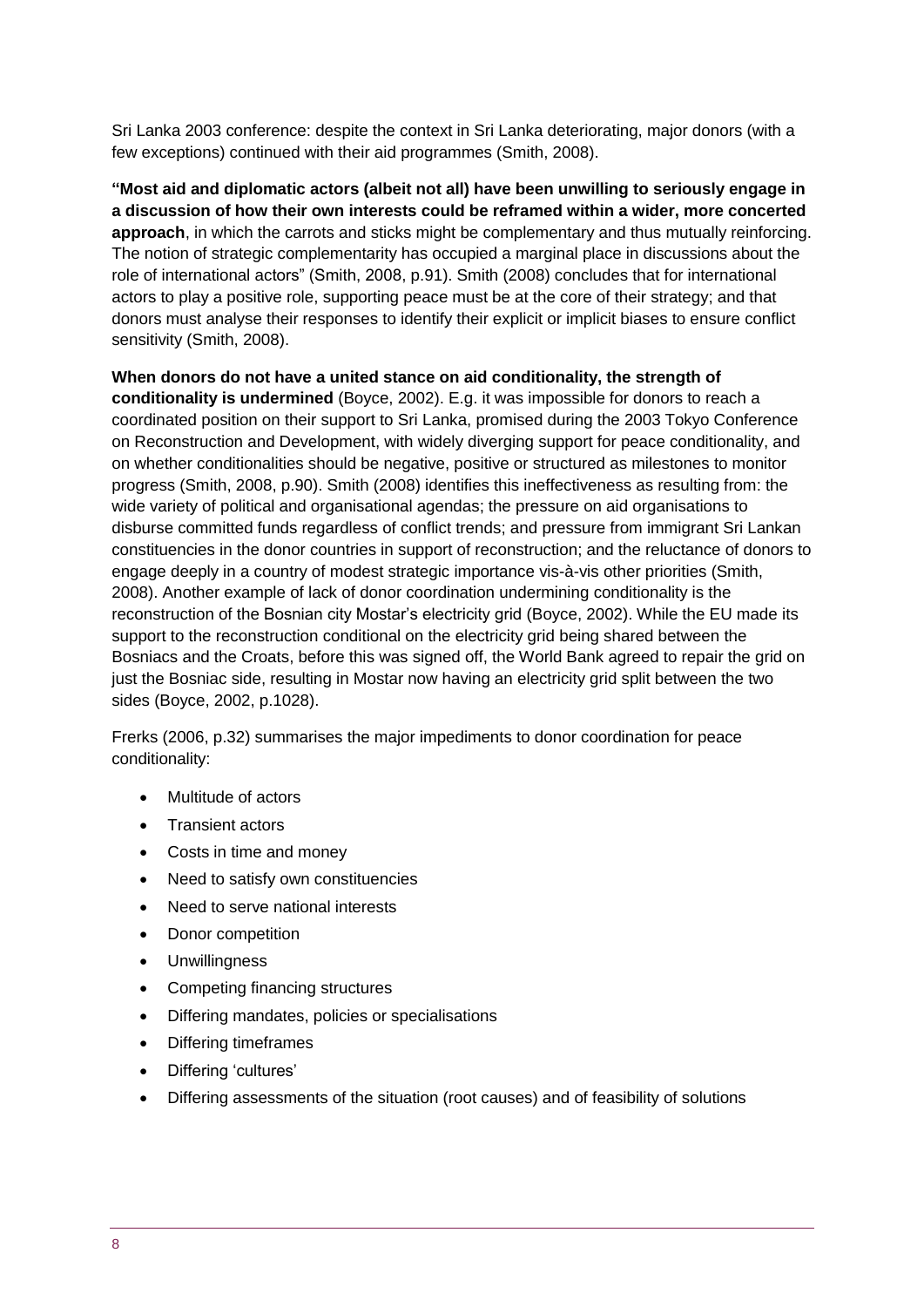#### **The conflict parties' interests, power, and motivational structures**

**Conditionality is more likely to be effective when it is responsive to the incentive structures of the conflict parties, the decision-making processes of the principal leaders, the interests, incentives and power of the NSAGs, and the wider socio-political context**  (Barnes, McKeon & Griffiths, 2008; Barnes & Griffiths, 2008; Dudouet & Galvanek, 2018). As Dudouet and Galvanek (2018) explain this includes not just knowledge of the NSAGs' demands and/or political grievances, but "rather a much more in-depth understanding of the nature of the group and its sub-units, its specific and general interests, and the potential incentives that its members would respond to, specifically in terms of bringing them to or keeping them at the negotiation table". Donors' understanding of these incentive structures must be based on analysis of the context – of what the underlying causes are, and what is likely to modify the conflict's course (Smith, 2008). This analysis also needs to understand the full spectrum of conflict stakeholders – e.g. enemies, allies, affected parties, and disinterested others (Barnes, McKeon & Griffiths, 2008). The pros and cons of whether to impose strict fundraising regulations in ceasefire arrangements with NSAGs needs to be carefully weighed according to what is realistic and achievable for the NSAG (Dudouet & Galvanek, 2018). "Constructive ambiguity" in ceasefire provisions may allow for looser limitations on NSAG fundraising – e.g. with the 2015 Nationwide Ceasefire Agreement in Myanmar (Dudouet & Galvanek, 2018). And ultimately conditionality only works if the aid recipient cares about the people that the aid will affect, e.g. in South Sudan conditionality is limited as, according to a diplomat quoted in a news article, "the South Sudanese authorities seem to feel immune to conditionality because they seem to think if you don't feed our people that's fine" (Oakford, 2017).

**However, donors' lack of sufficient knowledge about the local context is "perhaps the greatest obstacle to the effective use of conditionality"** (Manning & Malbrough, 2010). E.g. in Sri Lanka, key issues undermining the effectiveness of conditionality include the lack of donor understanding of the conflict causes, and how conditionality would impact on the political interests of the main protagonists (Smith, 2008). This resulted in the use of incentives and disincentives with little relevance – e.g. economic incentives mattered only in how they impacted on the core political interests of the conflict parties (Smith, 2008).

**The decision whether to include certain non-state armed groups (NSAG) in peace talks is complex as inclusion tends to bestow legitimacy on the NSAG**. Podder (2013) suggests donors consider the following factors in deciding whether to include a NSAG: "the existence of political institutions, strong command and control over military forces, clear political vision, disciplined organizational structure, popular support, capacity to deliver basic services in the territory under their control, respect for the rule of law, and a leadership hierarchy that is strong, progressive, and able to offer a more positive governance experience as an alternative to weak and corrupt governments". Podder (2013) also emphasises that despite the tendency to view all NSAGs as threats to security, spoilers, terrorists, and as negative for peace, it is important to "differentiate between armed groups in order to understand their potential for positive roles and partnership in state building by establishing the resources and support channels that constitute their socio-political legitimacy". See the companion helpdesk query on NSAGs for more detail on this (Herbert, 2019).

**Donors cannot create a peace process, they can only support one where the key protagonists want one** (Smith, 2008). There needs to be a more realistic understanding of the limits of international community engagement, in terms of what it can and cannot contribute, and key concerns around the appropriateness of interventions and sovereignty (Smith, 2008; Griffiths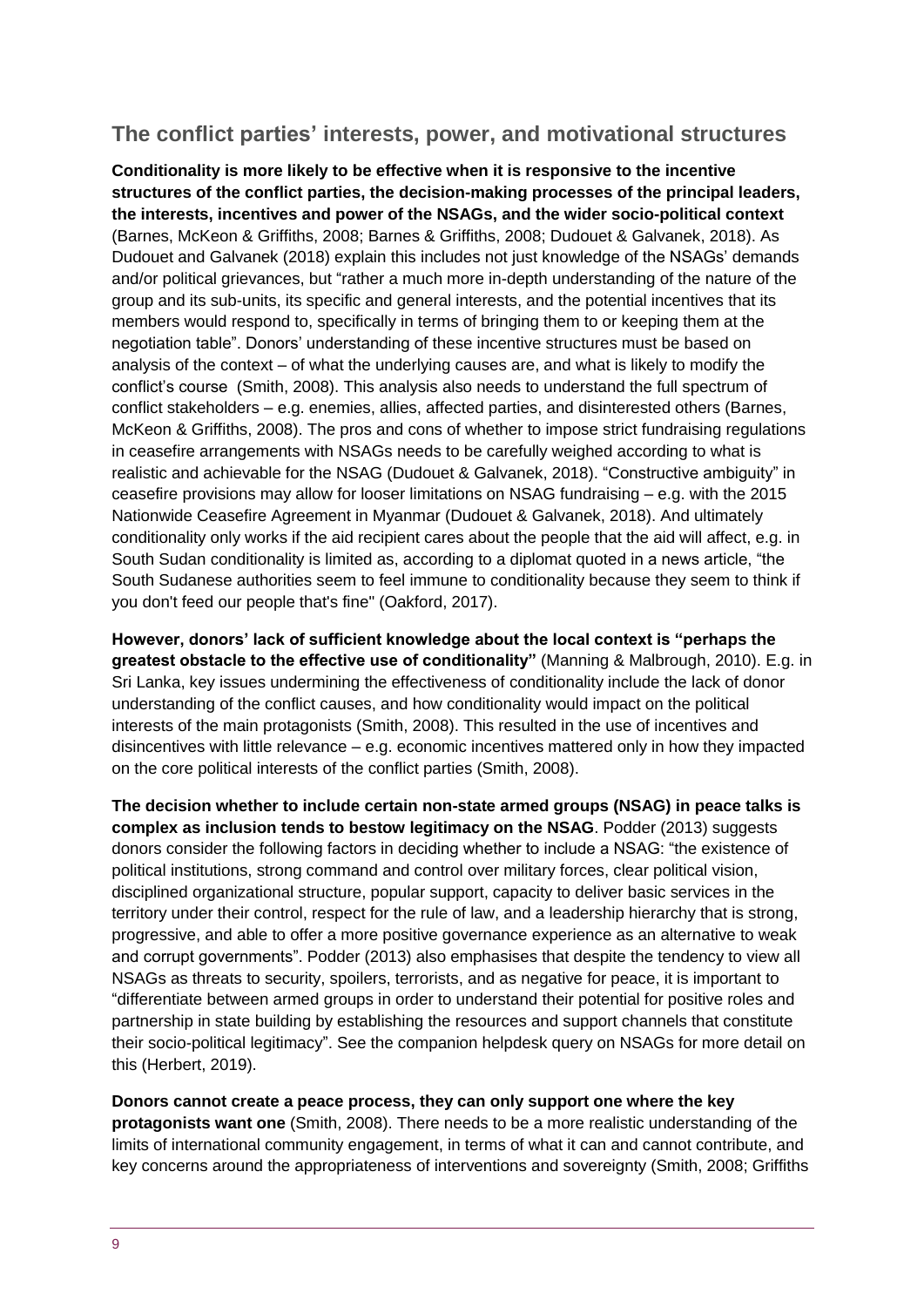& Barnes, 2008, p.19). External influence can play a key role in getting conflict parties to decide to engage with each other – e.g. in Sudan and Côte d'Ivoire (Barnes, McKeon & Griffiths, 2008). And conditionality appears to be most effective if it can help to shift the underlying conflict dynamics and build momentum towards a resolution (Barnes, McKeon & Griffiths, 2008). However, ultimately, "efforts to 'buy peace' rarely succeed because aid is seldom a pre-eminent factor in the transition from war to peace, operating at the margins of the political economy of war. The measures on offer may not be as attractive to the targets as anticipated. Incentives such as reconstruction and development assistance rarely trump political aspirations. The request to give up longheld values in exchange for an economic benefit can risk being interpreted as a bribe" (Griffiths & Barnes, 2008, p.19).

#### **Unintended consequences**

**The use of peace conditionality is fraught with dilemmas and risks, particularly as groups or individuals may feign commitment just to secure benefits, or to meet international expectations** (Griffiths & Barnes, 2008). Griffiths and Barnes (2008) talk of a "dysfunctional over-incentivisation" to participate in peace talks when per diems are high, or when agreements include lucrative financial opportunities. External incentives can also negatively distort the motivations for peace-making (encouraging a process of bargaining for concessions from third parties), and they can trigger the fragmentation of armed groups (Griffiths & Barnes, 2008).

**Effective conditionality requires donors to have a good understanding of the potential consequences of donor actions (intentional and unintentional), and the interlinkages between peacebuilding and other reform agendas** (Ehrenfeld, et al., 2003; Manning & Malbrough, 2010). E.g. in Sri Lanka while donor reconstruction funds had aimed to incentive the north-east (and the rebel group the Liberation Tigers of Tamil Eelam (LTTE)) to come back into the mainstream, the funds were framed by Sinhalese nationalist groups as outsiders' support for the LTTE, with an aim to split the country (Smith, 2008). Meanwhile, not all of the aid that was promised was delivered, fostering scepticism by LTTE hardliners about a negotiated settlement (Smith, 2008).

**The use of sanctions can lead to particularly adverse unintended consequences, as: they are rarely designed as part of a strategic conflict resolution framework; due to their bluntness and inflexibility; and due to perceptions of bias and inconsistency** (Griffiths & Barnes, 2008). Case studies published in Conciliation Resources' Accord publication found examples of sanctions that have inadvertently escalated conflict dynamics, while also not supporting behavioural change (Griffiths & Barnes, 2008). E.g. terrorist listings "are typically perceived by the proscribed group as an attempt to de-legitimise their goals rather than their methods. This can sometimes entrench militant positions and weaken factions willing to explore a political strategy leading to conflict settlement by sealing off choices and avenues for dialogue" (Griffiths & Barnes, 2008). Griffiths and Barnes (2008) suggest that the effectiveness of sanctions as a tool of persuasion seems to depend on:

"(a) how the leaders of the belligerent groups respond and whether they are concerned about the consequences of the sanctions on the public or themselves;

(b) the credibility of the threatened sanctions and whether they will be implemented and enforced;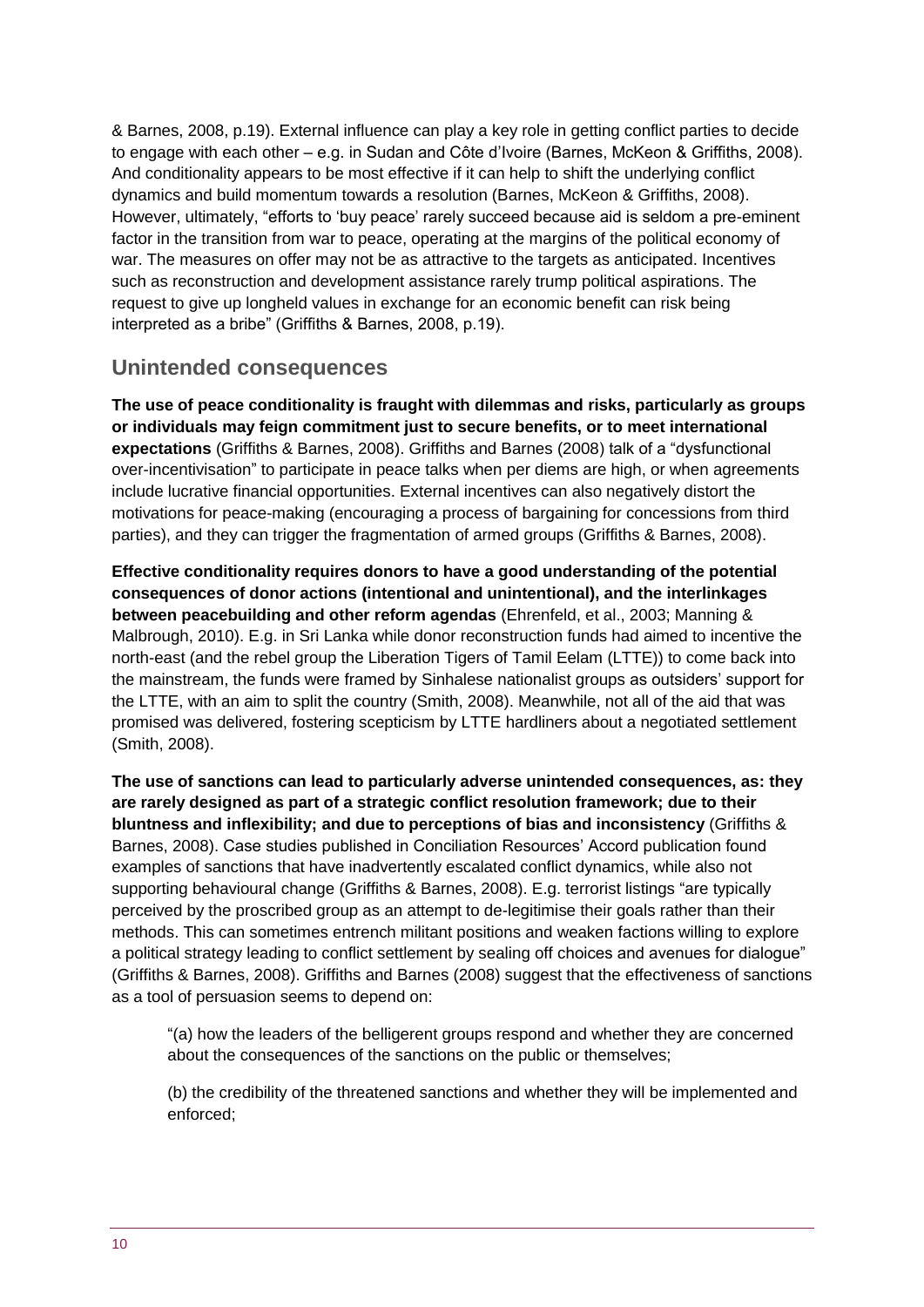(c) the credibility of the sanctioners and particularly whether important allies will cut off their support; and

(d) the wider political context and how it has shaped the expectations of the parties."

#### **(In)effectiveness?**

**There are diverse positions within the donor and academic community with regard to the desirability, feasibility, and effectiveness of conditionalities.** While some believe that aid can be an effective incentive to negotiate and to reduce social tensions, particularly when tied to specific steps to build peace, others assert that aid alone cannot affect conflict dynamics or transform conflict. The effectiveness of aid as an incentive in a peace process also depends on the level of aid dependency of the country in question (Haider, 2014). Sindre (2014) emphasises there is limited analysis of the impacts of conditionality, particularly due to the "difficulty in identifying the processes that are actually affected by international aid and the specific kinds of outcomes that these processes produce".

**Frerks (2006) highlights that ultimately that donors' use of aid has a limited ability to change the dynamics of a conflict, and the aid package needs to be substantial enough (vis-à-vis other resources) to incentivise peace.** Yet, "this is rarely the case, given long-term socially and culturally embedded differences between the parties involved, often exacerbated by a history of war compounded by mutual hate and fear. There is a strong and largely well-founded perception that peace cannot be imported or imposed, but must be made by the people concerned" (Frerks, 2006, p.31). Svensson (in Frerks, 2006) finds that on average aid does not seem to influence policy, which is at the core of how conditionality should work.

**Sindre (2014) finds that peace conditionalities may encourage peace talks, and ceasefires, and can encourage rebel strategies that enhance the civilian, non-military aspect of the insurgent organisation, but is a "poor tool" in reducing rebel predatory behaviour, and in encouraging peace settlements** – this is based on a comparative analysis of the Free Aceh Movement (GAM) in Indonesia to the Tamil Tigers (LTTE). It was in Sri Lanka where conditionalities contributed to securing temporary ceasefires, but this aid did not have the expected transformative effects on the overall conflict dynamics (Sindre, 2014). It also found that "in the absence of a peace agreement that addresses the core political questions of the conflict, the use of aid conditionalities such as promoting joint collaborations in the administration of aid between protagonists to encourage conflict resolution heightens tensions while taking attention away from the core issues of the conflict" (Sindre, 2014). Conditionality did contribute to positive outcomes in post-settlement Indonesia, where the inclusion of rebels into the formal aid bureaucracy may have helped transform its militarist structures and strengthen its civilian capacities to become a politico-bureaucratic organisation.

**Barnes, et al. (2008) find that while, in theory, conditionality is thought to be useful in encouraging a peace settlement by increasing the cost-benefit equation of conflict and peace, in practice, it appears to have been ineffective, and even to have actually done harm** in exacerbating conflict dynamics, as illustrated by case studies in the 2008 Accord publication (Barnes, McKeon & Griffiths, 2008, p.4). Ultimately, they find that unless the conditionality is applied coherently and strategically by external actors, the potential for leverage is blunt (Barnes, et al., 2008). Further, the usefulness of rational choices about costs and benefits is questionable as conflict causes are rooted in ideology and grievances, and the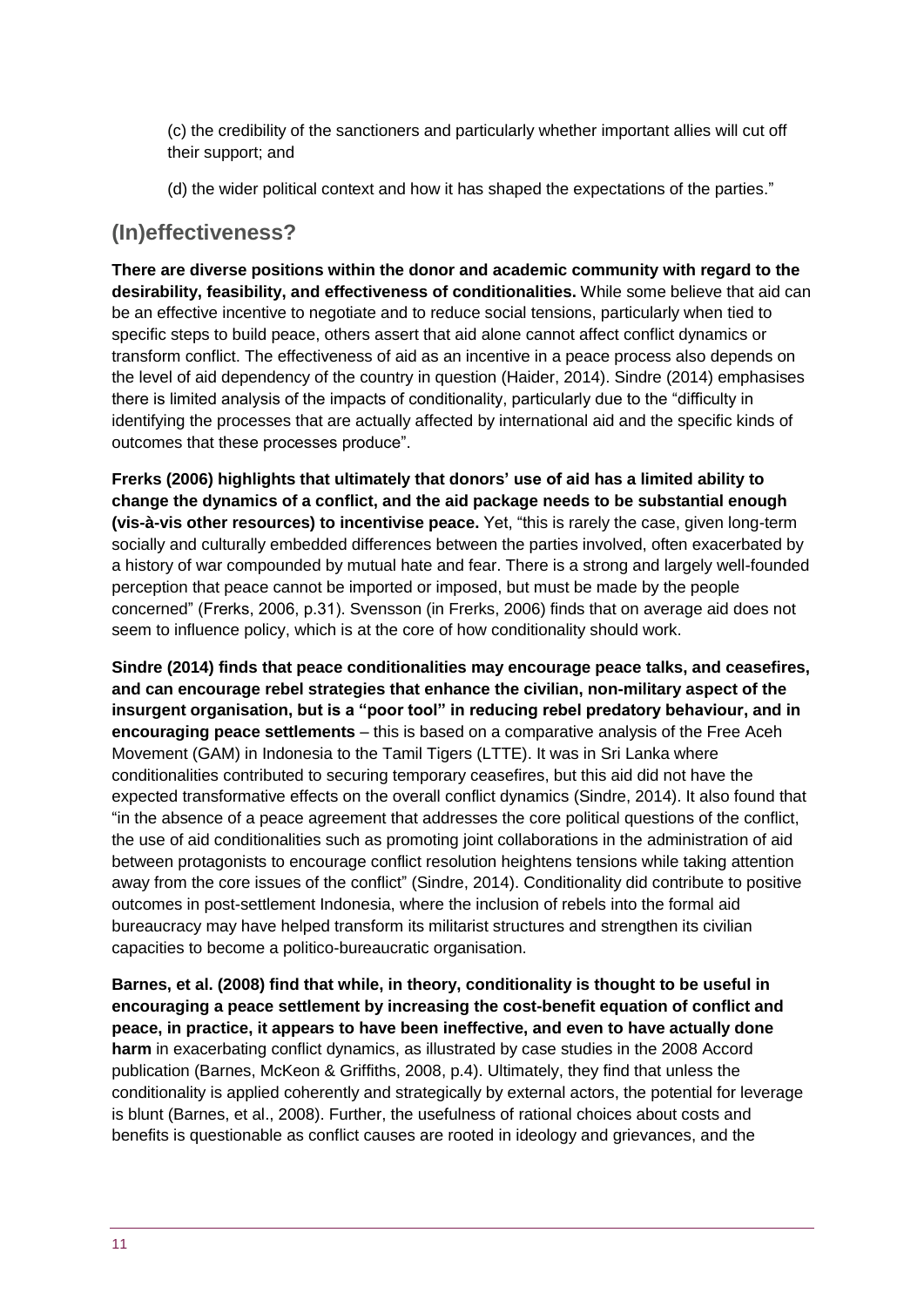complex interaction of conflict dynamics, both of which are not easily influenced by external pressures or incentives (Griffiths & Barnes, 2008, p.18-19).

**Conditionality affects different conflict parties in different ways – e.g. it is not very effective in influencing rebel groups that cannot directly receive aid (e.g. those classified as terrorists), whereas it can be influential when used with governments with high aiddependency** (Boyce, 2003). In the latter case, conditionality can be beneficial to rebel groups (Boyce, 2003). Conditionality is more useful when aid flows/aid dependency are large so that aid can provide the donors leverage for encouraging peace (Brynen, 2008). However, Brynen (2006) notes that according to this logic, Palestine and Israel would present good cases for the use of conditionality, however in practice, conditionality there has not been enforced due to the donors' political agendas.

#### **Inconsistencies and bias with conditionality can exacerbate conflict**

**Peace conditionality in Palestine has contributed to the breakout of conflict, the undermining of the two-state roadmap to peace, and huge reductions in the living conditions of the Palestinians**, finds Brynen (2008). Palestine has experienced peace conditionality in a variety of forms – "the 'carrot' of present or future aid has sometimes been used to entice parties into an agreement, or to cement elite or popular support for an agreement once it is signed. Conversely, the 'stick' of withdrawing or withholding aid has been used (less frequently) in an effort to punish, and ultimately change, behaviour" (Brynen, 2008, p.75). E.g. when Hamas won a majority in the 2006 Palestinian Legislative Council election, it won partial control over the Palestinian Authority (PA) from Fateh (Brynen, 2008). Yet Hamas' political win meant that the PA lost most of its aid budget, as many donors had categorised Hamas as a terrorist organisation (e.g. the US, the EU, and Canada), and thus could not continue to fund the PA with Hamas at the helm (Brynen, 2008). Similarly, the taxes that the Israelis had collected on the PA's behalf before were suspended (Brynen, 2008).

**Conditionality in Palestine has been used sporadically and inconsistently. E.g. It was not used much during the Oslo era (1993-2000)** due to the lack of consensus on: donor responsibility, steps to advance peace, a unified donor position, and due to the reluctance to withhold aid for fear of weakening Fateh (Fateh being pro-negotiations), and due to reluctance to put pressure on Israel (Brynen, 2008).

**This changed dramatically in 2000/2001, as the conflict dynamics changed significantly**  with the 2000 failure of the Camp David Summit, the *intifada* (uprising), the unsuccessful Taba negotiation, and the election of Israeli Prime Minister Ariel Sharon. Israel and the US began to isolate and pressure the then President of the Palestinian National Authority Yasser Arafat to reform his constitutional powers, and to strengthen governance capacity and fiscal transparency (Brynen, 2008). New donor coordination mechanisms, and the Performance Based Roadmap to a Permanent Two-State Solution to the Israeli-Palestinian Conflict, set out the reform agenda, and donor pressure pushed through some reform successes. The plan was that these steps would "be followed by the establishment of a transitional 'independent Palestinian state with provisional borders and attributes of sovereignty' by December 2003, with subsequent permanent status negotiations leading to a final agreement and full statehood by the end of 2005" (Brynen, 2008, p.76). However, increased violence and harsher Israeli restrictions (which led to a severe recession in the Palestinian territories and the creation of the separation wall and checkpoints) meant that aid had to move away from development programming towards emergency humanitarian programming, and grievances spiralled (Brynen, 2008). Moreover, no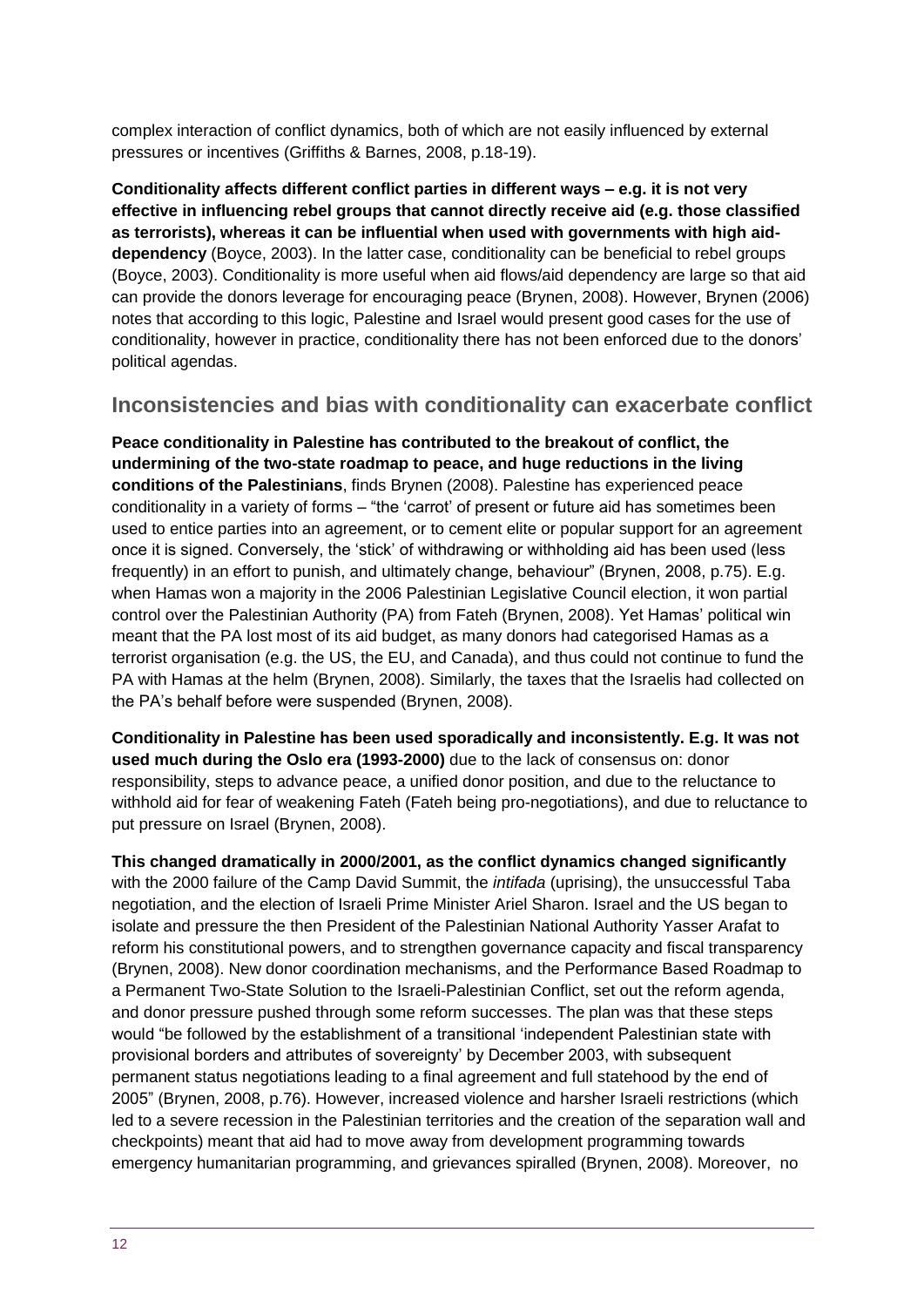real progress was made on the Roadmap or the establishing of a Palestinian State (Brynen, 2008).

**Aid conditionality was used again after 2004** with Arafat's death, as US\$3 billion per year was promised to the West Bank and Gaza. Yet the "focus on aid came at the expense of a focus on the real political issues at the core of the Palestinian-Israeli conflict", e.g. while aid was delivered, donors did not pressure the Israeli government to reduce its restrictions on trade and movement, the latter being much more significant for Palestine's development and conflict dynamics (Brynen, 2008, p.77). The focus on providing aid was easier politically than diplomacy efforts to address the causes of the conflict (Brynen, 2008). Few of the obligations in the Roadmap were met, and the target dates were passed and forgotten (Brynen, 2008).

#### **Ethical considerations**

**Conditionality poses serious dilemmas related to ethics, neo-colonialism, and sovereignty** (Ehrenfeld, et al., 2003; Boyce, 2002). These include the morality of withholding aid from communities in need during humanitarian and conflict crises and conditionality as blackmail or coercion in furthering the political objectives and ideologies of donors. Ultimately, as "conflict and peace is extremely political and normative", donors need to assess the appropriateness and ethics of interfering in the political struggles of other communities and countries (Frerks, 2006, p.31).

**Yet, as Goodhand and Sedra (2007, p.43) point out, "aid has political impacts whether there are strings attached or not**. Therefore, donors, by providing aid unconditionally, do not render themselves politically neutral". Issues of power relations, the asymmetries of power, information, ideologies and preferences are central to study and use of conditionality (Goodhand & Sedra, 2007).

## **Post-conditionality approach**

"In development circles conditionalities have increasingly fallen out of favour. There has been a shift away from notions of 'hard' conditionalities towards ideas of streamlining or selectivity. Some donors such as the UK's Department for International Development (DFID) are said to have adopted a 'post-conditionality' approach, which emphasises policy dialogue and 'ownership', alignment and harmonisation. While a 'post-conditionality' position may be tenable in a stable context where there is 'incentive compatibility', it is unclear whether or how this can be translated into a realistic policy in conflictual settings. Meaningful policy dialogue and domestic ownership may not be possible where the state is fractured, and unconditional aid runs the risk of fuelling conflict" (Goodhand & Sedra, 2007, p.42-43; Boyce, 2004).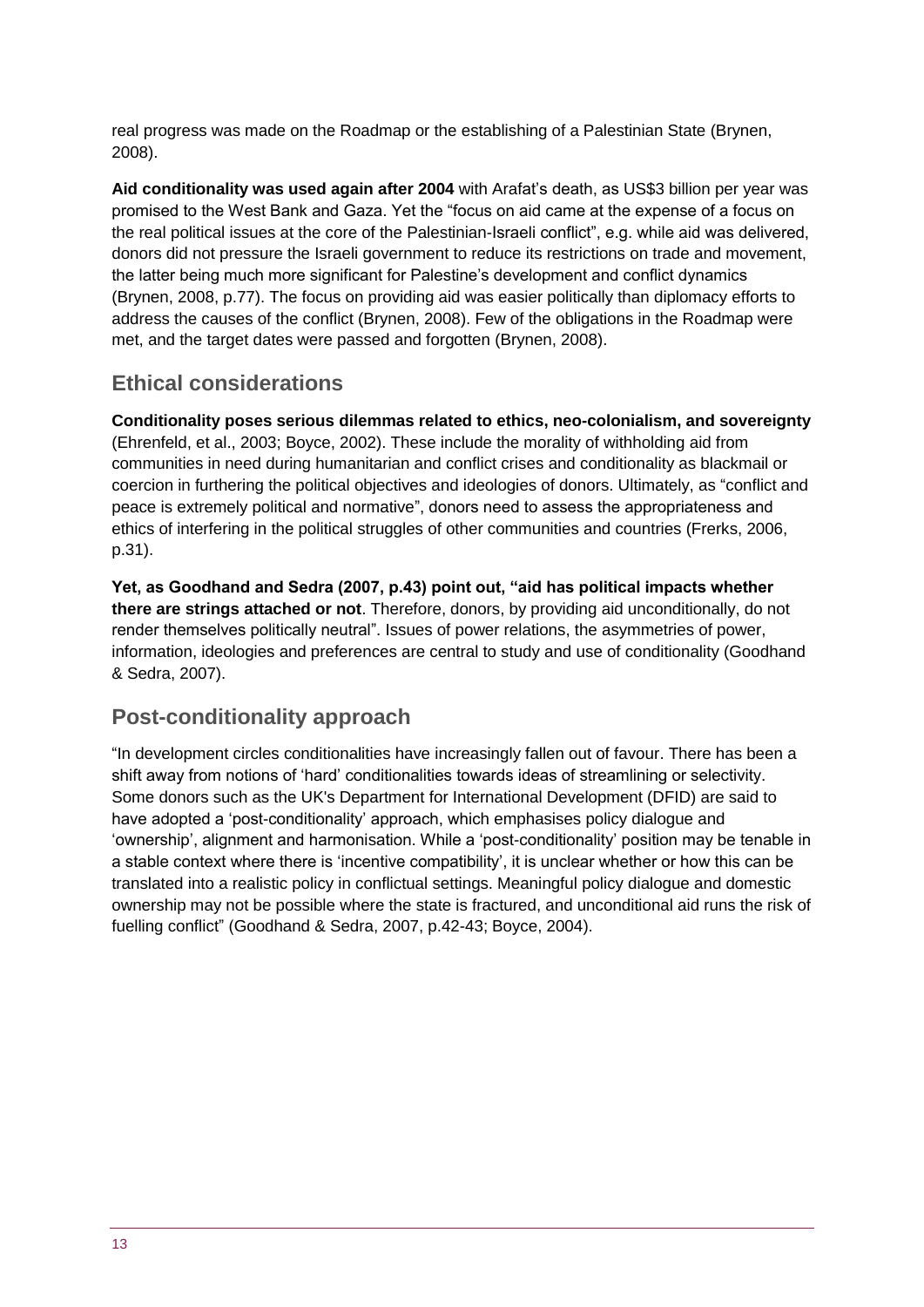## <span id="page-13-0"></span>**4. References**

Barnes, C., McKeon, C. & Griffiths, A. (2008) Introduction. In Barnes, C. & Griffiths, A. (eds) (2008) Incentives, sanctions and conditionality in peacemaking. Accord. Conciliation Resources [https://rc-services-assets.s3.eu-west-1.amazonaws.com/s3fs](https://rc-services-assets.s3.eu-west-1.amazonaws.com/s3fs-public/Powers_of_persuasion_Incentives_sanctions_and_conditionality_in_peacemaking_Accord_Issue_19.pdf)[public/Powers\\_of\\_persuasion\\_Incentives\\_sanctions\\_and\\_conditionality\\_in\\_peacemaking\\_Accord](https://rc-services-assets.s3.eu-west-1.amazonaws.com/s3fs-public/Powers_of_persuasion_Incentives_sanctions_and_conditionality_in_peacemaking_Accord_Issue_19.pdf) [\\_Issue\\_19.pdf](https://rc-services-assets.s3.eu-west-1.amazonaws.com/s3fs-public/Powers_of_persuasion_Incentives_sanctions_and_conditionality_in_peacemaking_Accord_Issue_19.pdf)

Boyce, J., K. (2002) Aid conditionality as a tool for peacebuilding: Opportunities and constraints, Development and Change, Vol. 33, No. 5, pp. 1025–1048. https://onlinelibrary.wiley.com/doi/epdf/10.1111/1467-7660.t01-1-00259

Boyce, J. K. (2002) Obstacles to peace conditionality. The Adelphi Papers. 42:351, 61-72 <https://doi.org/10.1080/05679320208682815>

Boyce, J. K. (2004). Aid, conditionality, and war economies (No. 2004-05). Working paper. <https://www.econstor.eu/bitstream/10419/105739/1/2004-05.pdf>

Boyce, J. K. (2003), 'Aid, Conditionality and War Economies', Working Paper Series, no. 70, Political Economy Research Institute, University of Massachusetts, Amherst

Brynen, R. (2008) Aid as carrot, aid as stick: The politics of aid conditionality in the Palestinian Territories. Accord 19, Conciliation Resources. [http://www.c-r.org/accord/incentives-sanctions](http://www.c-r.org/accord/incentives-sanctions-and-conditionality)[and-conditionality](http://www.c-r.org/accord/incentives-sanctions-and-conditionality)

Chong, D. P. (2002). UNTAC in Cambodia: A new model for humanitarian aid in failed states?. Development and change, 33(5), 957-978. [https://onlinelibrary.wiley.com/doi/pdf/10.1111/1467-](https://onlinelibrary.wiley.com/doi/pdf/10.1111/1467-7660.t01-1-00256) [7660.t01-1-00256](https://onlinelibrary.wiley.com/doi/pdf/10.1111/1467-7660.t01-1-00256)

Dahi, O. (2019) Syria: donor conditionality, sanctions, and the question of justice. Blog. LSE <https://blogs.lse.ac.uk/crp/2019/03/06/syria-donor-conditionality/>

Dudouet, V. & Galvanek, J. B. (2018) Financing armed groups during ceasefires. NOREF Norwegian Centre for Conflict Resolution (NOREF) [https://noref.no/Publications/Themes/Peacebuilding-and-mediation/Financing-armed-groups](https://noref.no/Publications/Themes/Peacebuilding-and-mediation/Financing-armed-groups-during-ceasefires)[during-ceasefires](https://noref.no/Publications/Themes/Peacebuilding-and-mediation/Financing-armed-groups-during-ceasefires)

Ehrenfeld, D. Kogut, S. Y. & Hove, H. (2003) Aid Conditionality and the Peace Process: An Analysis of Its Implementation. International Journal on World Peace, Vol. 20, No. 4, pp. 59-96. Paragon House.<https://www.jstor.org/stable/20753421>

Frerks, G. (2006). The use of peace conditionalities in conflict and post-conflict settings: a conceptual framework and a checklist. Clingendael <http://citeseerx.ist.psu.edu/viewdoc/download?doi=10.1.1.572.4050&rep=rep1&type=pdf>

Goodhand, J. (2006) Conditioning peace? The scope and limitations of peace conditionalities in Afghanistan and Sri Lanka. Clingendael <http://citeseerx.ist.psu.edu/viewdoc/download?doi=10.1.1.572.4050&rep=rep1&type=pdf>

Goodhand, J., & Sedra, M. (2007). Bribes or bargains? Peace conditionalities and 'postconflict'reconstruction in Afghanistan. International Peacekeeping, 14(1), 41-61. <https://www.tandfonline.com/doi/full/10.1080/13533310601114251>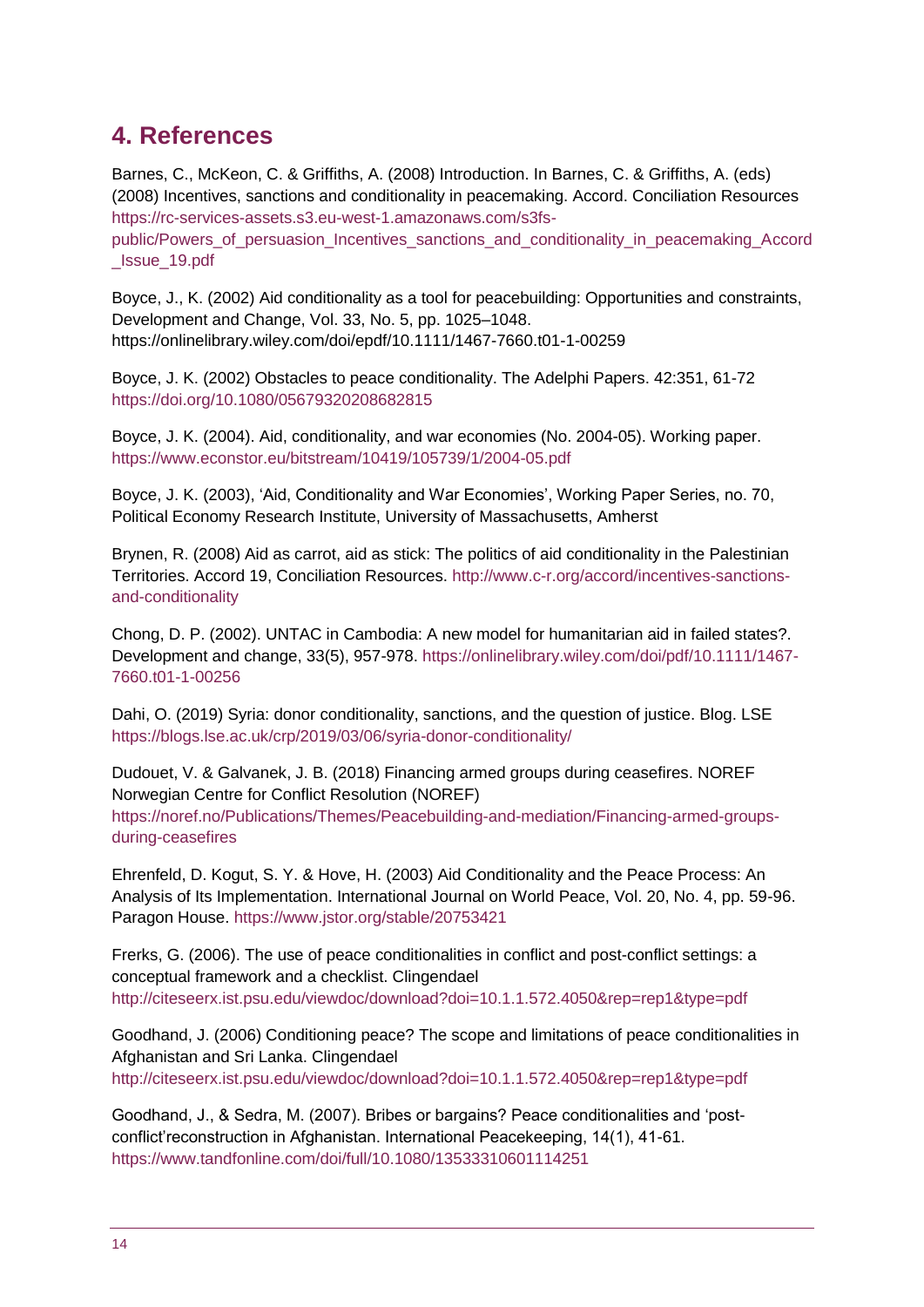Griffiths, A. & Barnes, C. (2008) Incentives and sanctions in peace processes. In Barnes, C. & Griffiths, A. (eds) (2008) Incentives, sanctions and conditionality in peacemaking. Accord. Conciliation Resources [https://rc-services-assets.s3.eu-west-1.amazonaws.com/s3fs](https://rc-services-assets.s3.eu-west-1.amazonaws.com/s3fs-public/Powers_of_persuasion_Incentives_sanctions_and_conditionality_in_peacemaking_Accord_Issue_19.pdf)[public/Powers\\_of\\_persuasion\\_Incentives\\_sanctions\\_and\\_conditionality\\_in\\_peacemaking\\_Accord](https://rc-services-assets.s3.eu-west-1.amazonaws.com/s3fs-public/Powers_of_persuasion_Incentives_sanctions_and_conditionality_in_peacemaking_Accord_Issue_19.pdf) [\\_Issue\\_19.pdf](https://rc-services-assets.s3.eu-west-1.amazonaws.com/s3fs-public/Powers_of_persuasion_Incentives_sanctions_and_conditionality_in_peacemaking_Accord_Issue_19.pdf)

Griffiths, A. and Barnes, C., eds., 2008, 'Powers of Persuasion: Incentives, Sanctions and Conditionality in Peacemaking', Accord 19, Conciliation Resources [http://www.c](http://www.c-r.org/accord/incentives-sanctions-and-conditionality)[r.org/accord/incentives-sanctions-and-conditionality](http://www.c-r.org/accord/incentives-sanctions-and-conditionality)

Haider, H. (2014). Conflict: Topic Guide. Revised edition with B. Rohwerder. Birmingham: GSDRC, University of Birmingham<https://gsdrc.org/topic-guides/conflict/>

Herbert, S. (2019, forthcoming). Aid conditionality to influence non-state armed actors. K4D Helpdesk Report. Brighton, UK: Institute of Development Studies.

Klimesova, M. (2015). Using Carrots to Bring Peace?: Negotiation and Third Party Involvement. World Scientific.<https://www.worldscientific.com/doi/pdf/10.1142/9675>

Manning, C., & Malbrough, M. (2010). Bilateral donors and aid conditionality in post-conflict peacebuilding: the case of Mozambique. The Journal of Modern African Studies, 48(1), 143-169. <https://faculty.polisci.wisc.edu/schatzberg/ps455/Manning2010.pdf>

Oakford, S. (2017) New aid plan needed for South Sudan. News article. The New Humanitarian. <http://www.thenewhumanitarian.org/news/2017/09/26/new-aid-plan-needed-south-sudan>

Sindre, G. M. (2014). Rebels and aid in the context of peacebuilding and humanitarian disaster: a comparison of the Free Aceh Movement (GAM) and the Tamil Tigers (LTTE). In Forum for Development Studies (Vol. 41, No. 1, pp. 1-21). Routledge.

[https://www.tandfonline.com/doi/full/10.1080/08039410.2013.832704?scroll=top&needAccess=tr](https://www.tandfonline.com/doi/full/10.1080/08039410.2013.832704?scroll=top&needAccess=true) [ue](https://www.tandfonline.com/doi/full/10.1080/08039410.2013.832704?scroll=top&needAccess=true)

Smith, B. (2008) International support for peace. Too much to ask? . In Barnes, C. & Griffiths, A. (eds) (2008) Incentives, sanctions and conditionality in peacemaking. Accord. Conciliation Resources [https://rc-services-assets.s3.eu-west-1.amazonaws.com/s3fs](https://rc-services-assets.s3.eu-west-1.amazonaws.com/s3fs-public/Powers_of_persuasion_Incentives_sanctions_and_conditionality_in_peacemaking_Accord_Issue_19.pdf)[public/Powers\\_of\\_persuasion\\_Incentives\\_sanctions\\_and\\_conditionality\\_in\\_peacemaking\\_Accord](https://rc-services-assets.s3.eu-west-1.amazonaws.com/s3fs-public/Powers_of_persuasion_Incentives_sanctions_and_conditionality_in_peacemaking_Accord_Issue_19.pdf) [\\_Issue\\_19.pdf](https://rc-services-assets.s3.eu-west-1.amazonaws.com/s3fs-public/Powers_of_persuasion_Incentives_sanctions_and_conditionality_in_peacemaking_Accord_Issue_19.pdf)